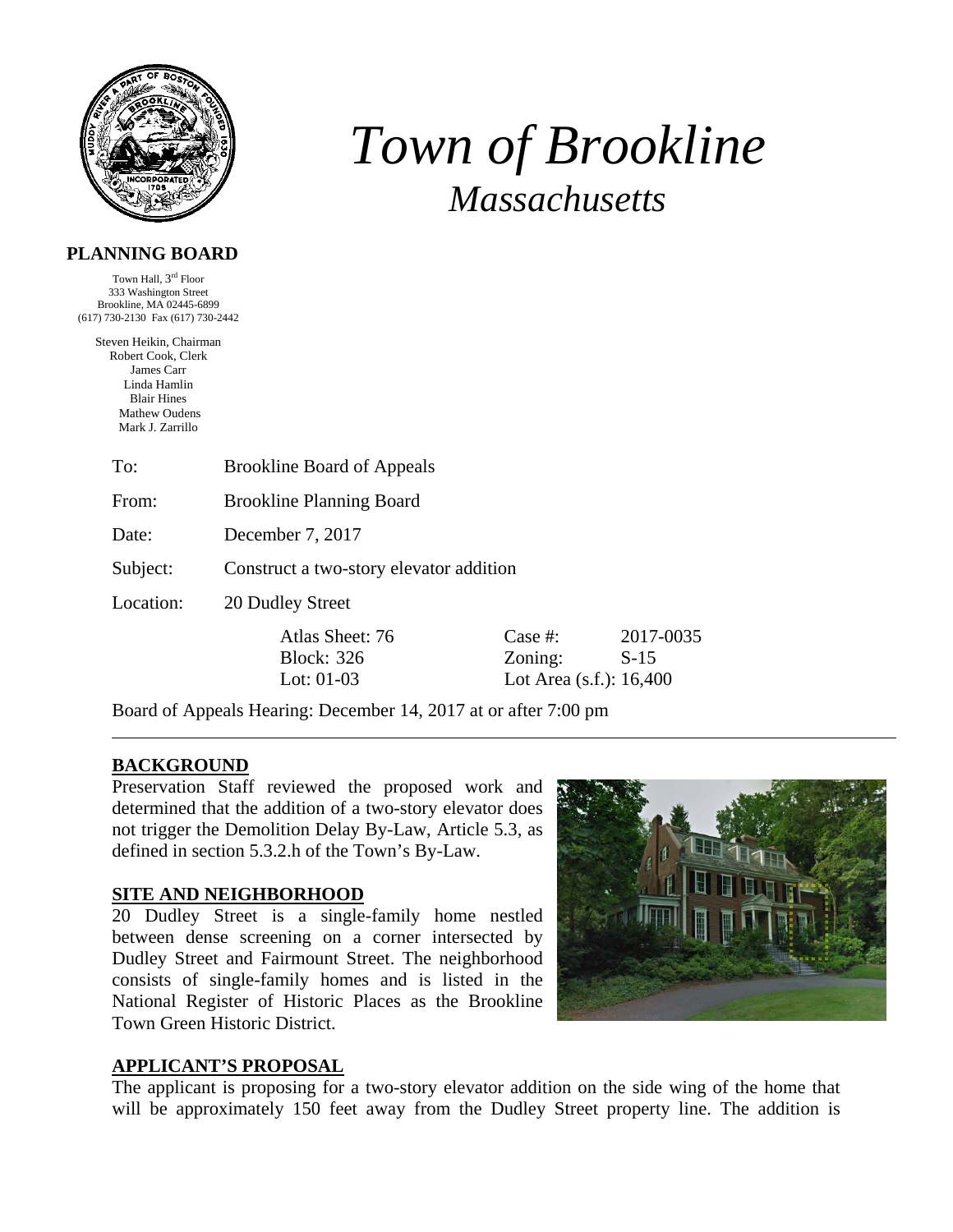approximately 154 square feet.

# **FINDINGS**

Section 5.20: Floor Area Ratio

|                                           | <b>Required</b>  | <b>Existing</b>   | <b>Proposed</b> | <b>Finding</b>              |
|-------------------------------------------|------------------|-------------------|-----------------|-----------------------------|
| <b>Floor Area Ratio</b><br>(% of allowed) | .25<br>$(100\%)$ | .567<br>$(171\%)$ | .568<br>(175%)  | Special<br>Permit/Variance* |
| Floor Area (s.f.)                         | 4,100            | 7,031             | 7,185           |                             |

 \**Under Deadrick, the Board of Appeals may allow an extension of an existing non-conformity if it finds there is no substantial detriment to the neighborhood.* 

# **Section 8.02.2 – Alteration or Extension**

A **special permit** is required for the alteration of a non-conforming building.

# **PLANNING BOARD COMMENTS**

The Planning Board is supportive of this proposal for a two-story elevator addition. The increase in FAR is minimal and several neighbors have submitted letters in support of the proposal. The Planning Board does not feel this addition will be detrimental to the neighborhood and is in support of improving the interior accessibility of the home.

### **Therefore, the Planning Board recommends approval of the plot plan by Rober Survey dated 7/15/17 and elevations, sections, and floor plans by RF Bernstein, dated 10/24/17, subject to the following conditions:**

- 1. Prior to the issuance of a building permit, the applicant shall submit a final site plan, floor plans and elevations subject to the review and approval of the Assistant Director of Regulatory Planning.
- 2. Prior to the issuance of a building permit, the applicant shall submit to the Building Commissioner for review and approval for conformance to the Board of Appeals decision: 1) a final site plan stamped and signed by a registered engineer or land surveyor; 2) final floor plans and elevations stamped and signed by a registered architect or engineer; and 3) evidence that the Board of Appeals decision has been recorded at the Registry of Deeds.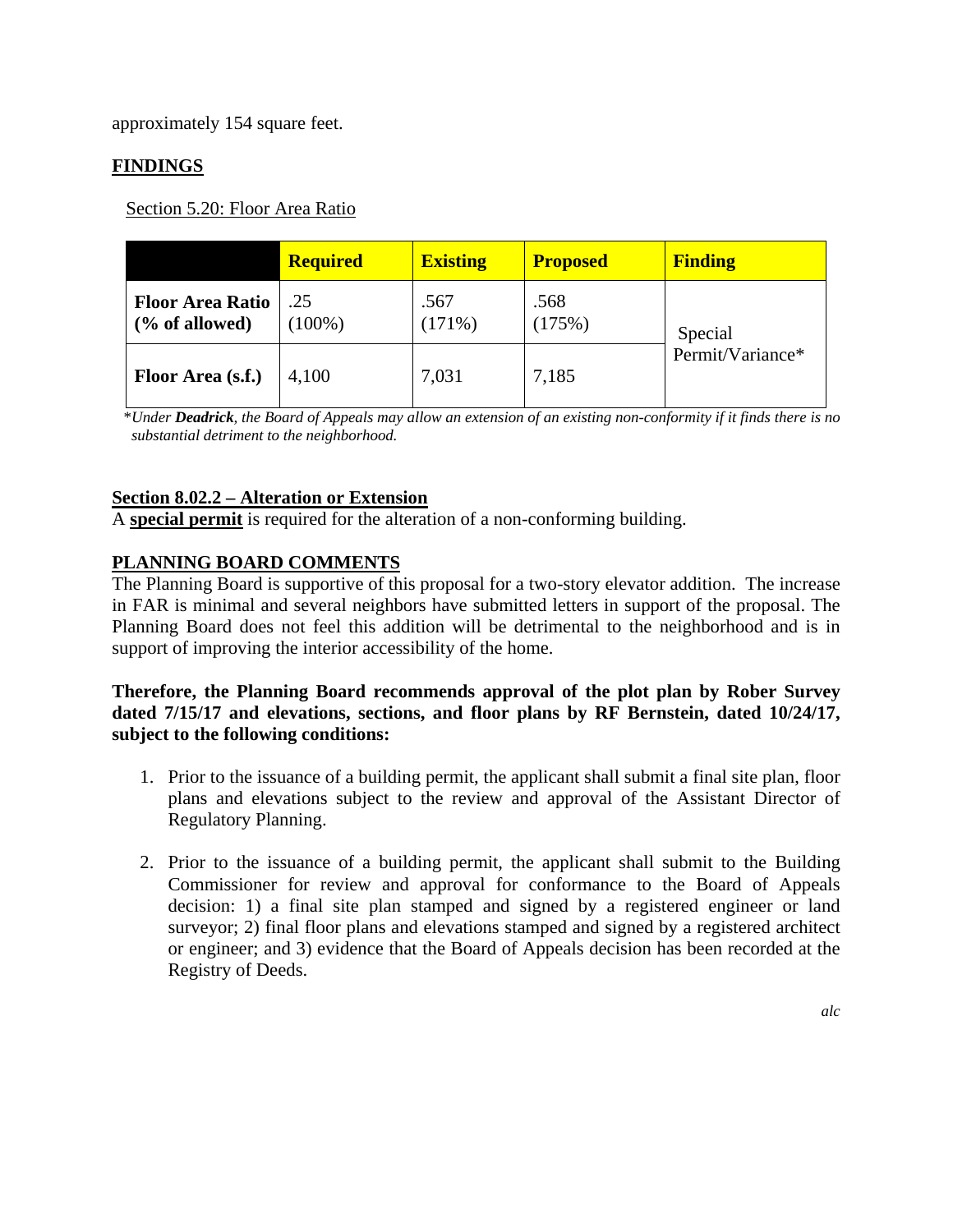

# 20 DUDLEY STREET ~ ZONING ANALYSIS

**ZONING DISTRICT:** 

**HISTORIC DISTRICT:** 

**SIDEYARD SETBACK:** (Proposed Addition)

**MAXIMUM FAR:** 

**SITE AREA:** 

**ALLOWABLE GROSS FLOOR AREA:** 

**EXISTING GROSS FLOOR AREA:** (INCLUDES ALL EXTERIOR WALLS) And FOUNDATIONS) **PROPOSED ADDITION:** 

**PRINCIPLE STRUCTURE ~ SINGLE FAMILY DWELLING:** 1841 SF (UNFINISHED) **B'MENT:**  $1<sup>ST</sup>$  FLOOR: 2166 SF  $2^{ND}$  FLOOR: 1841 SF 3RD FLOOR: 1068 SF +/-**TOTAL:** 5075 SF (FINISHED)

**PROPOSED ADDITION ~ 2-STORY ELEVATOR** 1<sup>ST</sup> FLOOR:  $2^{ND}$  FLOOR: **TOTAL:** 

ACCESSORY STRUCTURE ~ 2-CAR GARAGE and GUEST COTJ  $1<sup>ST</sup>$  FLOOR: 624 SF (GARAGE) 260 SF (FINISHED)  $2^{ND}$  FLOOR: 884 SF **No. AR589** 3RD FLOOR: 812 SF +/-**GLOUCESTER.** 1956 SF (FINISHED) **TOTAL: EXISTING TOTAL GROSS FLOOR AREA:** 7031 SF (HOUSE and COTTAGE) PROPOSED GROSS FLOOR AREA: 154 SF KF BERNSTEIN <u>ARCHITECT</u> (2-STORY ELEVATOR)

 $\mathcal{L}^{\mathcal{C}}_{\mathcal{A}}$ 

988 WASHINGTON STREET

20 DUDLEY STREET **BROOKLINE, MA** 

 $S-15$ 

**SPECIAL PERMIT SET** OCTOBER 24<sup>TH</sup> 2017

"TOWN GREEN"

**15' REQUIRED** 22' PROPOSED

 $.25$ 

16,400 SF

4100 SF

**5075 SF (HOUSE)** 1956 SF (GUEST COTTAGE)

154 SF (2-STORY ELEVATOR)

**77 SF 77 SF** 154 SF (GROSS FLOOR AREA)

> **S&H CONSTRUCTION** 26 NEW STREET CAMBRIDGE, MA 02138  $2$  of  $14$

GLOUCESTER, MA 01930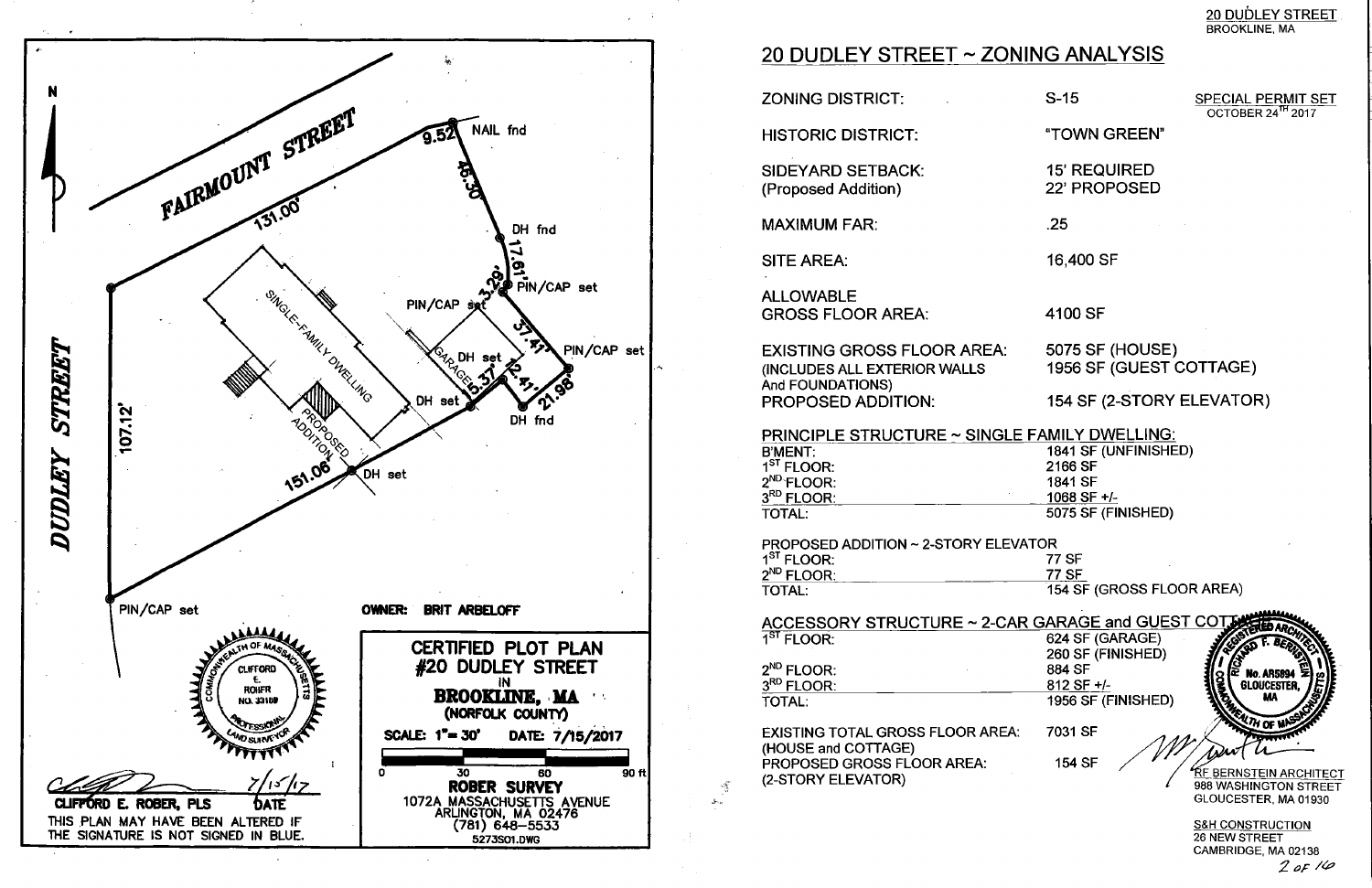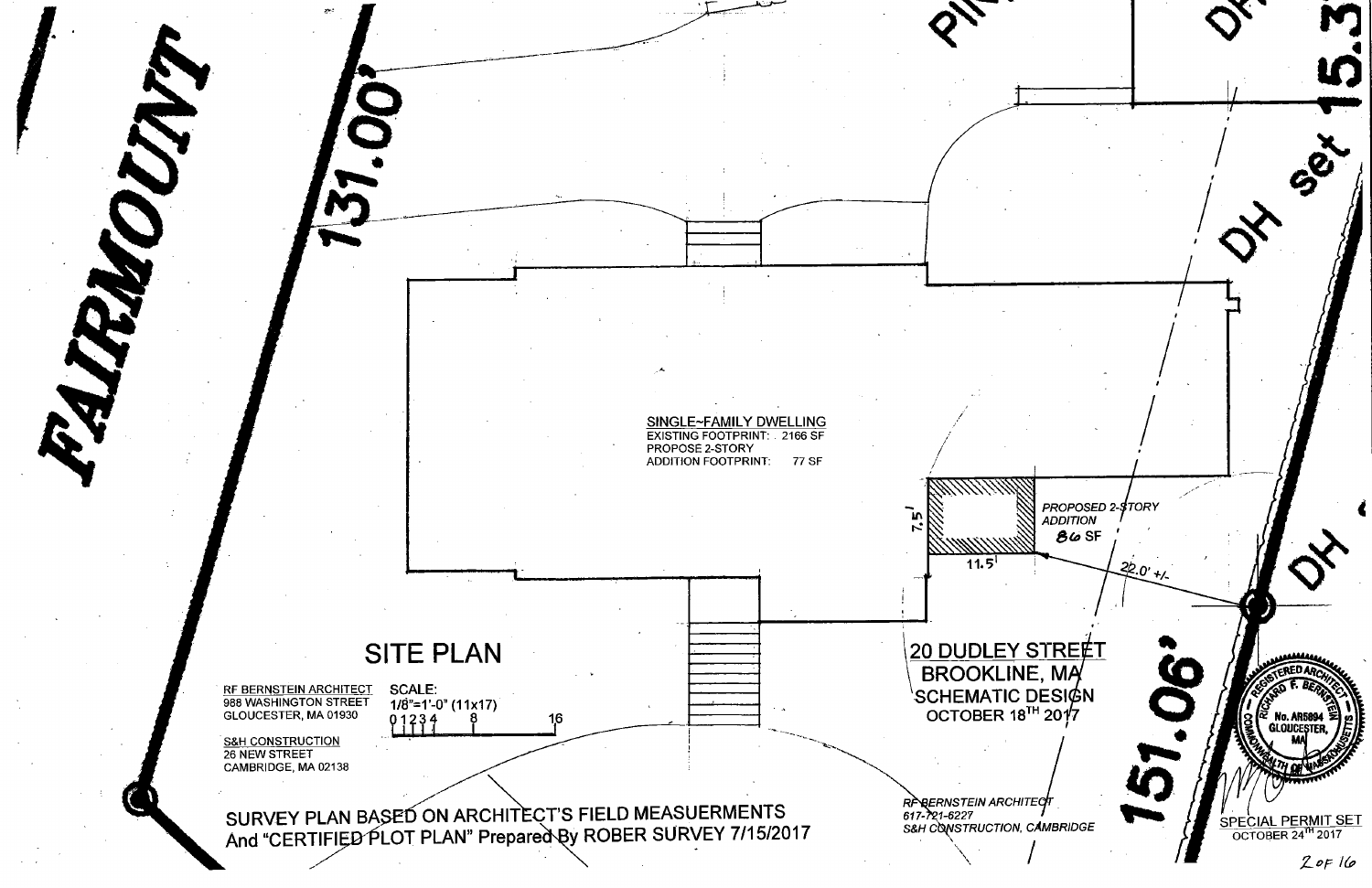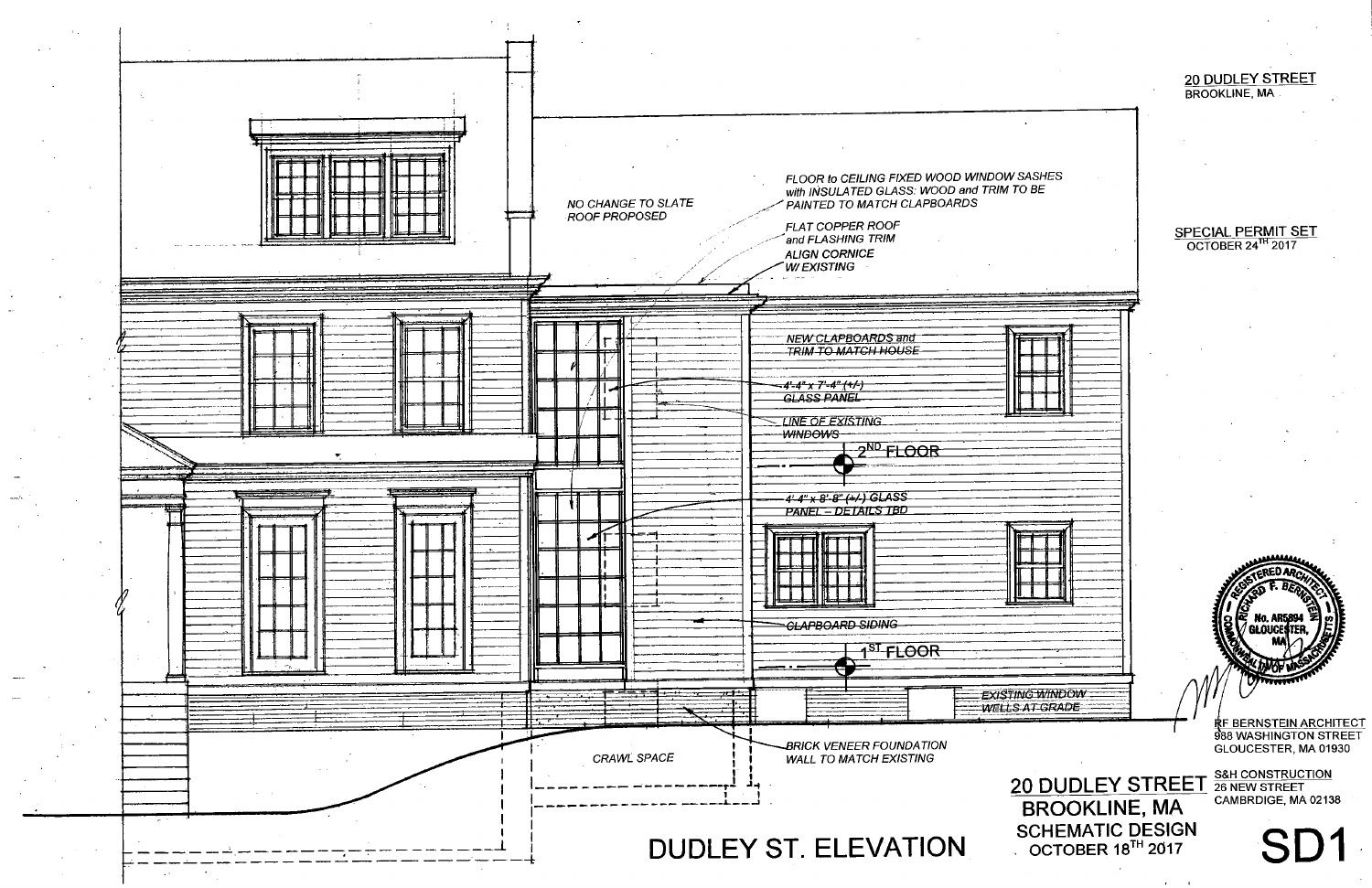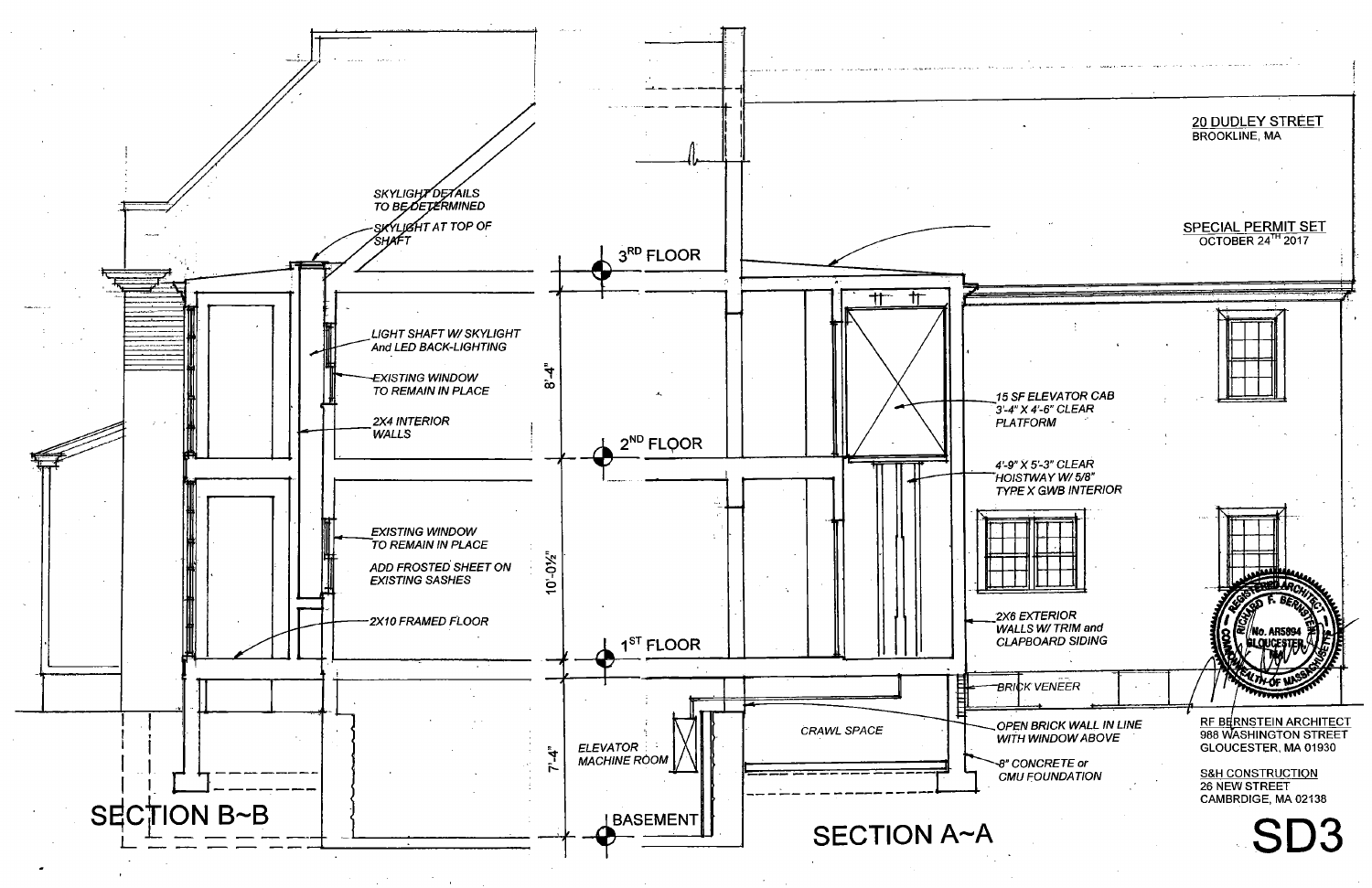